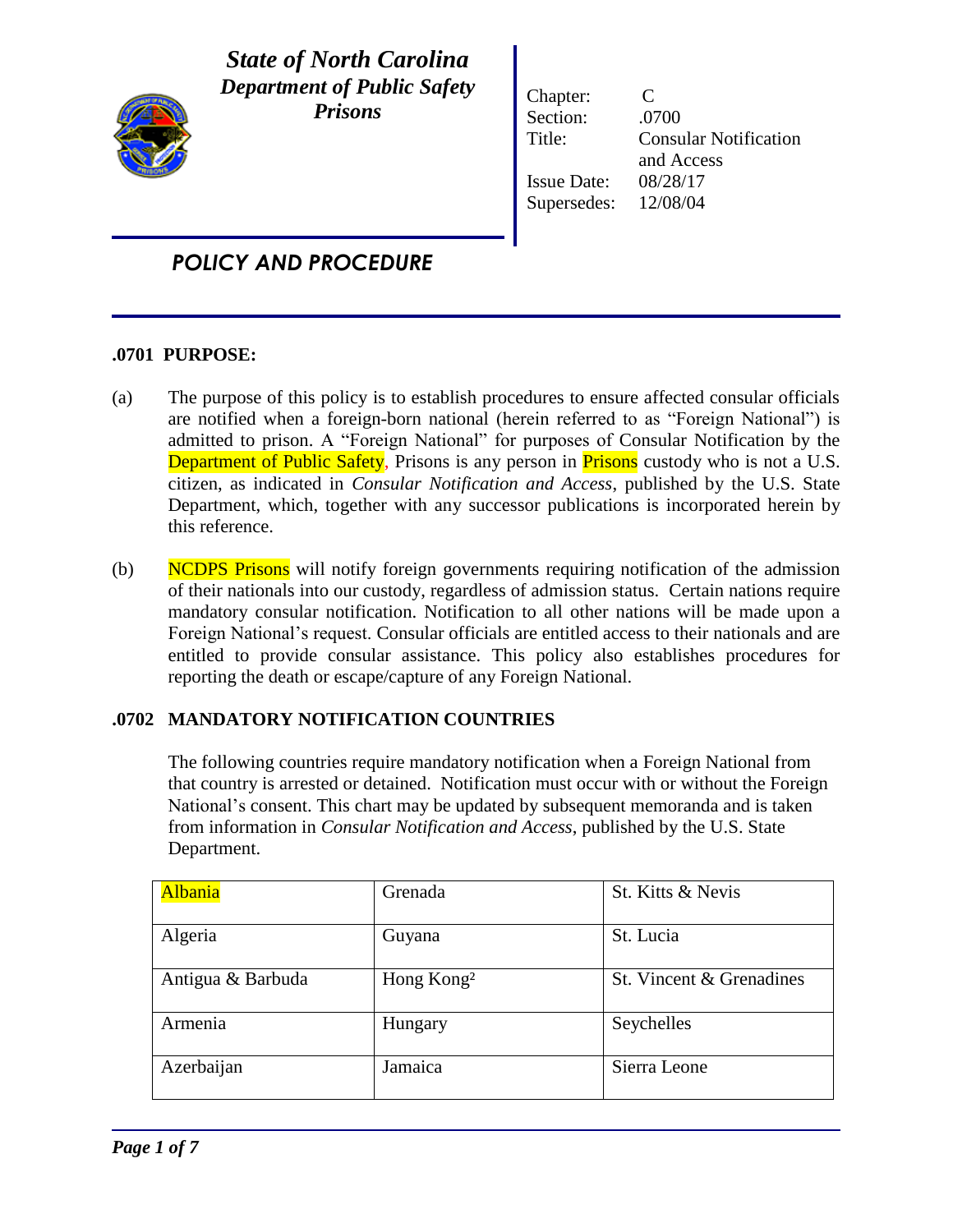| Bahamas (The Bahamas) | Kazakhstan          | Singapore                   |
|-----------------------|---------------------|-----------------------------|
| <b>Barbados</b>       | Kiribati            | Slovakia                    |
| <b>Belarus</b>        | Kuwait              | Tajikistan                  |
| <b>Belize</b>         | Kyrgyzstan          | Tanzania                    |
| <b>Brunei</b>         | Malaysia            | Tonga                       |
| Bulgaria              | Malta               | Trinidad and Tobago         |
| China <sup>1</sup>    | Mauritius           | Tunisia                     |
| Costa Rica            | Moldova             | Turkmenistan                |
| Cyprus                | Mongolia            | Tuvalu                      |
| Czech Republic        | Nigeria             | Ukraine                     |
| Dominica              | Philippines         | United Kingdom <sup>4</sup> |
| Fiji                  | Poland <sup>3</sup> | Uzbekistan                  |
| Gambia (The Gambia)   | Romania             | Zambia                      |
| Georgia               | Russia              | Zimbabwe                    |
| Ghana                 |                     |                             |

Superscript Notes:

- 1. China Excludes persons from Taiwan. Including Macao.
- 2. Hong Kong Notify officials from China.
- 3. Poland Non-permanent U.S. residents only.
- 4. United Kingdom Includes Anguilla, British Virgin Islands, Bermuda, Montserrat, Cayman Islands, Gibraltar, the Turks, Caicos Islands and other island territories. Their residents carry British passports.
- 5. U.S.S.R. For persons with passports from the former Soviet Union, notification is made to the successor state (as listed in the preceding chart) from which the Foreign National originates.

## **.0703 PROCEDURE**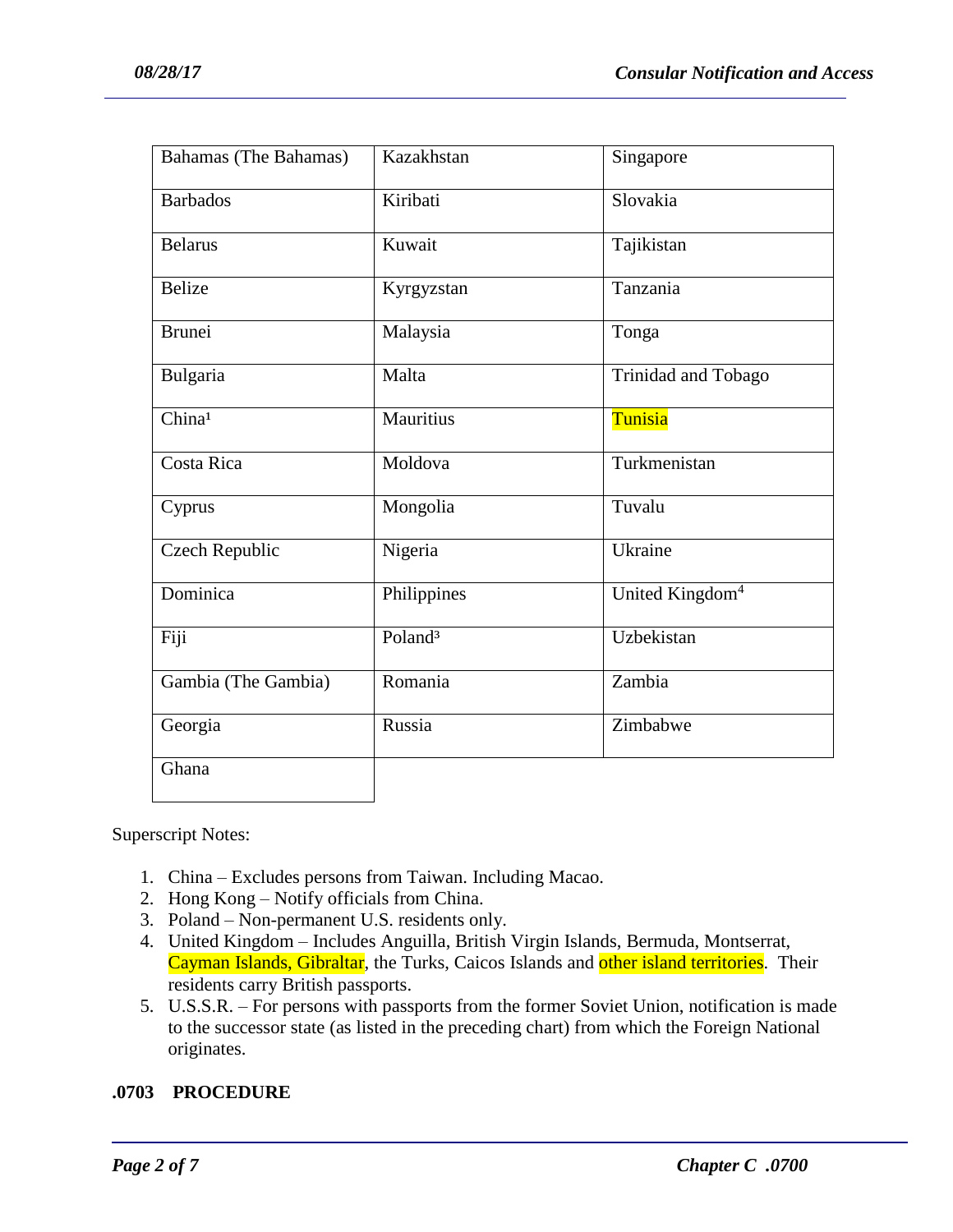This procedure applies to all prison admissions, including safekeepers, PSDs, or committed offenders.

- (a) Within 96 hours of admission, excluding weekends and holidays, the diagnostic center staff will assume responsibility for completing consular advisements to a Foreign National ("Offender Advisement") and notifications to the Foreign National's consulate ("Consular Notification"). These forms are automated to print from OPUS. Such responsibilities include:
	- (1) Completing the **Offender** Advisement Form (OAF).
		- (A) A copy of the signed original is given to the Foreign National.
		- (B) The signed original will be filed in his/her unit jacket, and a second copy will be forwarded to Combined Records for filing in the headquarters' file.
	- (2) Completing the Consular Notification Form.
		- (A) Diagnostic staff shall complete the Notification of Arrest/Detention of a Foreign National fax form with the information provided by the Foreign National.
		- (B) If required under the procedure below, Notification of Arrest/Detention of a Foreign National fax forms shall be faxed within 24 hours after the Foreign National is interviewed or other need for Consular Notification arises.
		- (C) Copies of the faxed notification form shall be filed in the unit jacket  $\&$  Combined Records headquarters' file, together with a fax confirmation sheet.
- (b) Notification Determination
	- (1) The Diagnostic Center Staff (DC staff) shall be responsible for determining the nationality of newly admitted Foreign Nationals during initial processing. Country of origin will be entered on the appropriate OPUS file, based on available information from the Foreign National's documentation and statements. This Consular Notification procedure will not apply to naturalized U.S. citizens, but would apply to any non-citizens of the United States, such as resident aliens who have "Green Cards" and "illegal" aliens.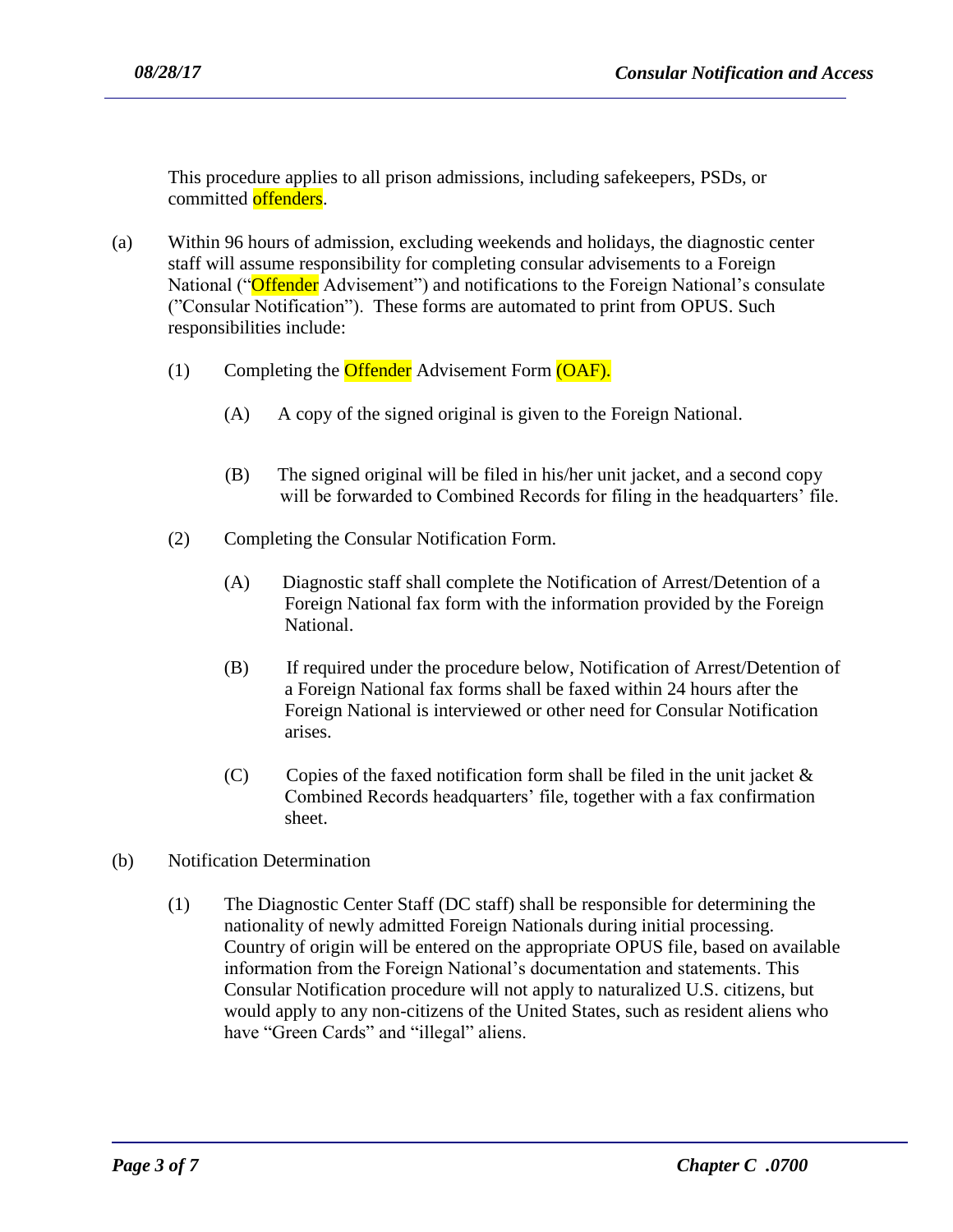- (A) If an admission is determined to be a Foreign National, the DC staff will determine if notification is mandatory or optional.
- (B) Upon completion and processing of the  $(OAF)$  and he Notification of Arrest/Detainment of a Foreign National fax form (when either mandatory/optional Consular Notification is required/requested), the applicable (OAF) and Notification of Arrest/Detainment of a Foreign National fax form and fax confirmation will be files in the Foreign National's facility jacket.
- (C) Appropriate OPUS files will be updated to show notification to the Foreign National's consulate has occurred.
- (2) The current list of mandatory notification countries is checked through OPUS to determine whether optional or mandatory notification is applicable.
	- (A) The DC staff shall read the (OAF) with either the Mandatory Consular Notification statement or the Optional Consular Notification statement, as appropriate, to the Foreign National.
	- (B) If the **offender** does not speak English, a staff interpreter or the telephone interpreter service will be utilized for translation purposes. Any such use of a staff interpreter, the interpreter service, or on-site posters or other materials with other translations of the Consular Notification statement will be documented on the **Offender** Advisement form.
		- (i) The Foreign National shall be asked to sign the appropriate advisement form. On the Optional Consular Notification Form, the Foreign National will also indicate whether or not he/she wishes the form to be sent to his/her consulate.
		- (ii) The appropriate DC staff completes a Notification of Arrest/Detention of a Foreign National fax form for faxing to the Foreign National's consulate and placement in the inmate file.
		- (iii) Both the notification of Arrest/Detention of a Foreign National and the appropriate Inmate Advisement form shall be placed in the offender file.
- (3) If the Foreign National's nation is an Optional Notification Nation (not listed among the Mandatory Consular Notification countries above or in a subsequent updated memoranda) , the DC staff will ask the Foreign National if Consular Notification is desired.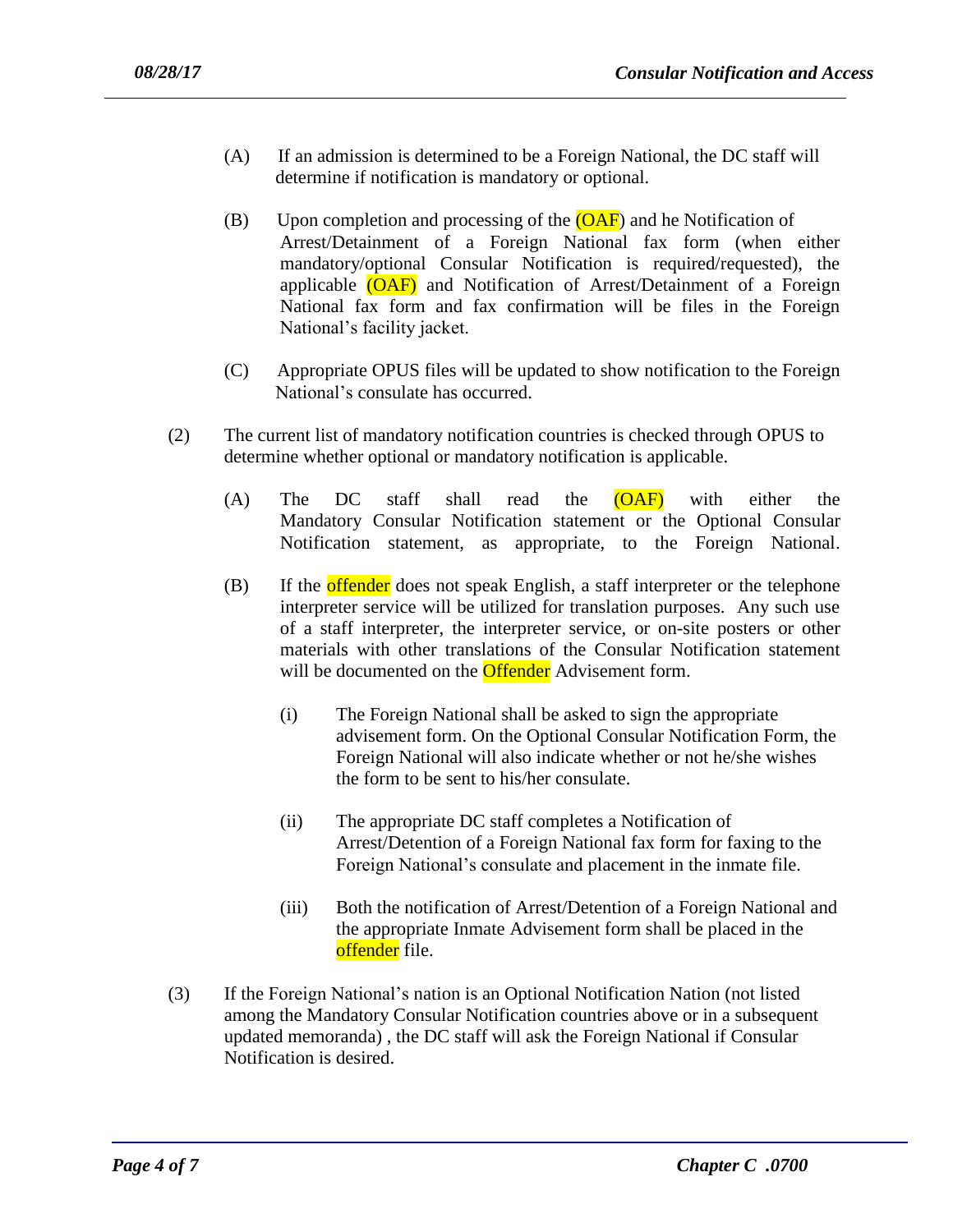- (A) If notification is requested, the Foreign National shall check the "yes" response box on the advisement form and signs the form.
- (B) If Consular Notification is refused, the Foreign National shall check the "no" response box on the advisement form and sign the form. The Optional Consular Notification form is placed in the **offender** file and no further action is necessary.
- (4) When notification is required or the Foreign National requests notification, a Notification of Arrest/Detention of a Foreign National fax form is completed.
- (5) Completed Notification of Arrest/Detention of a Foreign National fax forms are given to the designated staff for faxing.
- (c) If a Foreign National refuses to divulge his/her home country or does not request Consular Notification during initial processing, he/she may later request Consular Notification at any time. Each facility will designate a staff member to be responsible for Consular Notification. If the Foreign National refuses to sign the **Offender** Advisement form, this should be documented.
	- (1) This designated staff member completes a Notification of Arrest/Detention of a Foreign National fax form at any later time when the home country information is given or the Consular Notification is requested by the Foreign National.
	- (2) The completed Notification of Arrest/Detention of a Foreign National fax form is faxed to the appropriate consulate.
	- (3) Consulate telephone numbers and addresses may be provided to the Foreign National if requested.
	- (4) If the Foreign National gives his/her home country information, but refuses to sign the **Offender** Advisement form, one or more witnesses shall sign the form indicating the refusal and that the Foreign National's Advisement of Consular Notification rights was made.
- (d) Designated staff will fax consular notifications within 24 hours of the Foreign National reading or signing the **Offender** Advisement form.
	- (1) The automated, faxable Consular Notification forms will display the receiving consulate's fax number. Additional information regarding the consulate, such as address and phone numbers is available on the appropriate OPUS FS02 screens. This data will be updated as needed.
	- (2) The completed notification fax forms are faxed to the nearest consulate, embassy, or entity representing the foreign nation on the OPUS FS02 screens.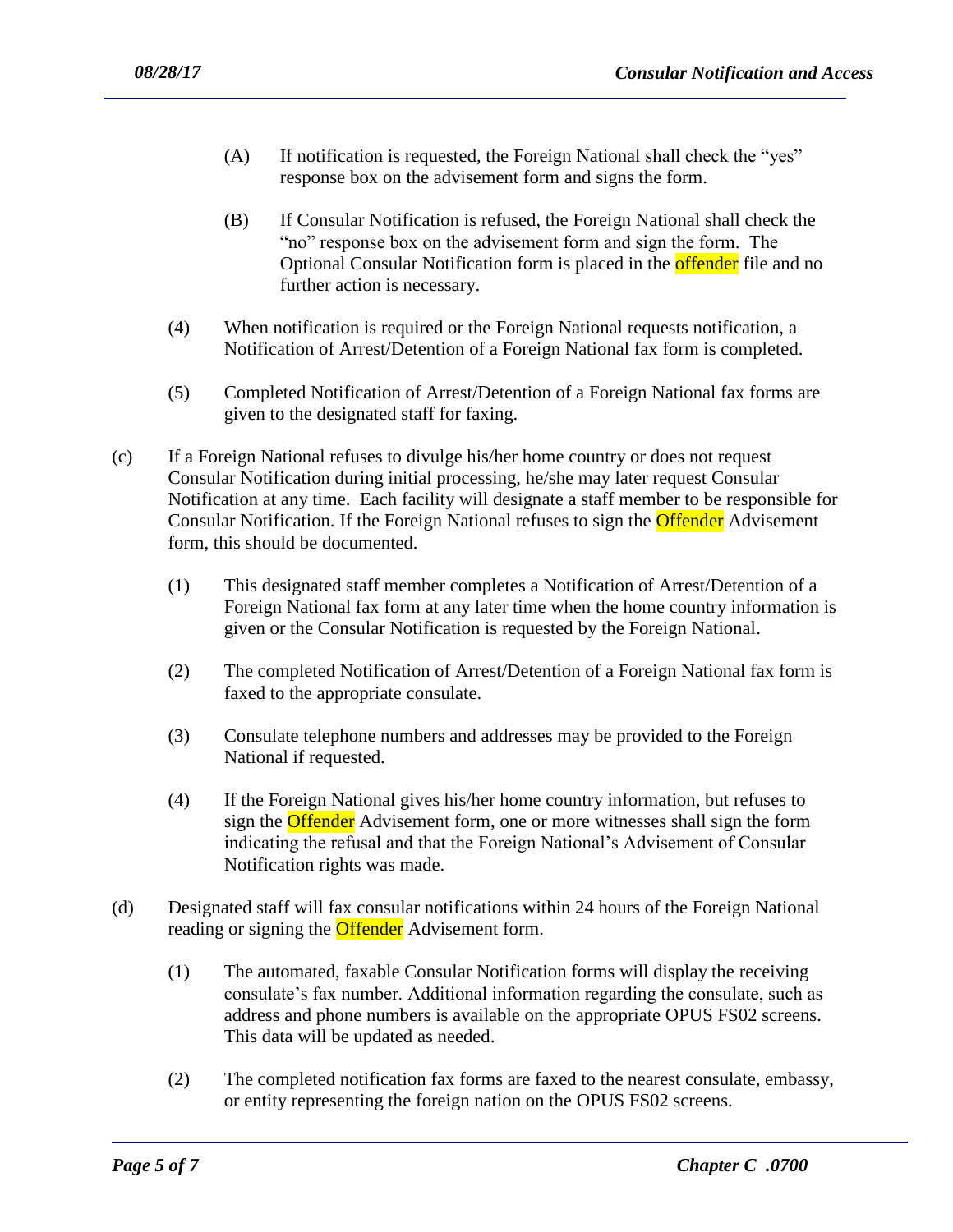- (3) The Sending Authority enters the date and time the fax was sent where indicated on the Notification of Arrest/Detention of a Foreign National fax form.
- (4) Once the forms have been faxed, the forms, together with fax confirmation sheets, are filed in the **offender's** unit jacket and Combined Records.
- (e) Consular officials may visit with Foreign National's from their country.
	- (1) Consular officials may visit Foreign Nationals from the country the consular official represents.
	- (2) Consular officials will sign in for a visit and present their U.S. State Department issued consular or diplomatic officer identification card. The authenticity of these cards or the identity and status of the official can be verified by calling the State Department's Office of Protocol at 202-647- 2663 or 202-647-1512 (after normal business hours).
	- (3) Visits may be contact or non-contact as relates to the Foreign National's custody/control assignments.
	- (4) Consular officials are exempt from completing a Visitor's Application form so long as their status can be confirmed by identification or as described above with the U.S. State Department.
	- (5) Consular mail to and from a Foreign National is considered to be "legal mail".
- (f) Death of a foreign-born national
	- (1) Comply with all requirements of health care policy ADV-Z.
	- (2) Verify on the OR11 the national origin of any Foreign National who dies in custody. If place of birth is any location outside of the United States or its territories, contact the **Assistant Director** of Auxiliary Services, Manager of Classification or their designee. This notification should occur within 24 hours of death.
	- (3) Auxiliary Services staff will also review the Alert Screen each day to determine if a Foreign National has died.
	- (4) Auxiliary Services will notify the appropriate consulate of the death of any Foreign National.

(g) Escape/Capture of a foreign-born national